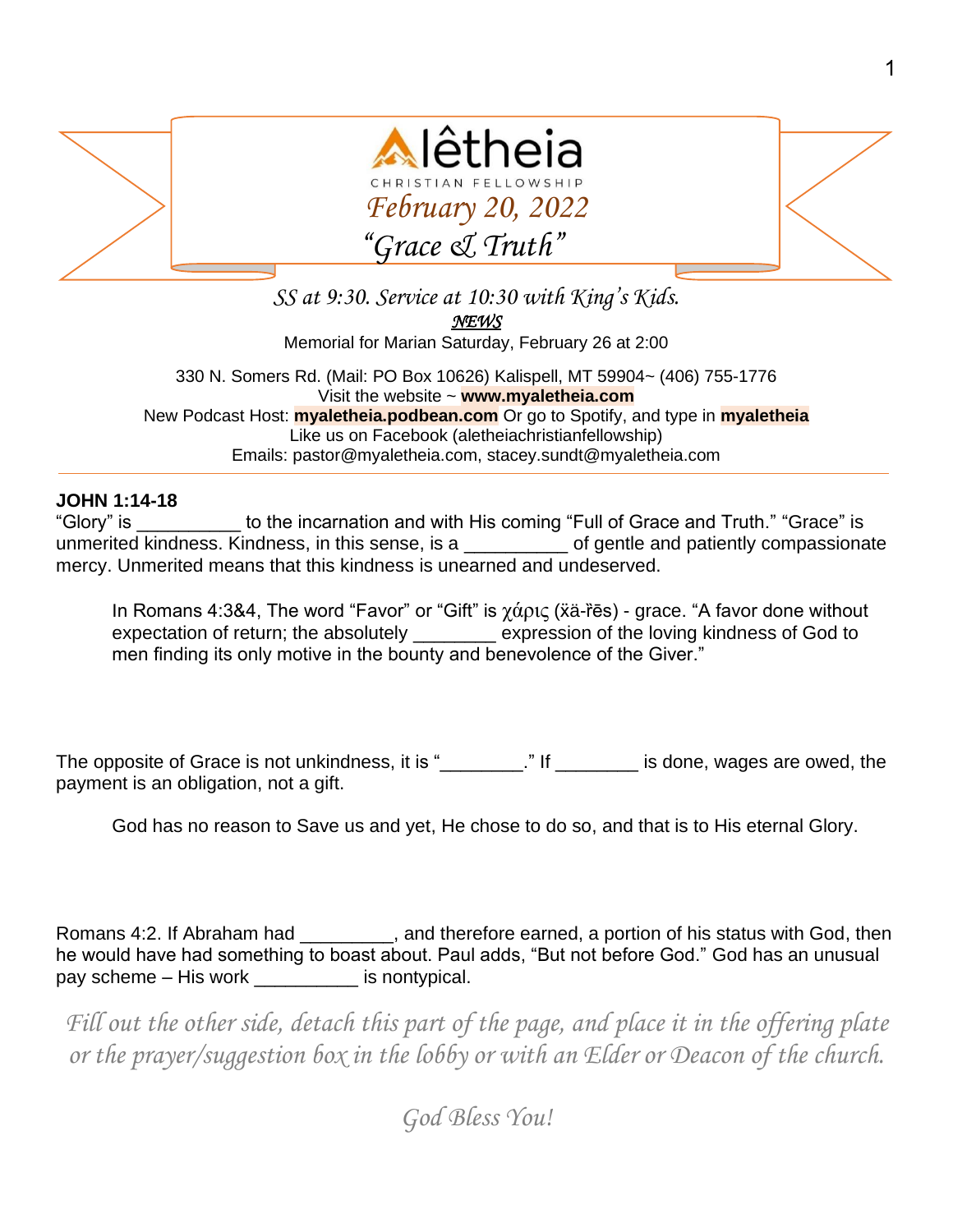This is one of the most monumental failures of Jews and Christians alike – to erroneously that God's pay scale is our pay scale. God has an all or nothing pay scale. The job He offers stipulates that you \_\_\_\_\_\_\_\_\_\_\_\_\_ perform the work required without fail throughout your entire earthly life and then you will receive your full pay. However, mess up just once, and you are fired and receive no pay at all. Those are His terms as an employer.

The other way is to reject working for God as an employee, and instead, trust Him as His child. That's faith, and faith is what God \_\_\_\_\_\_\_\_\_\_ as righteousness.

"Let him who boasts, boast in the Lord" (Jer. 9:23, I Cor. 1:31, II Cor. 10:17).

"Truth," is ἀλήθεια (ä-lā-thā-ä), Truth. Facts are \_\_\_\_\_\_\_\_\_\_\_\_\_\_\_ things. Our ability to know facts is hampered by our inability to know everything about anything. Facts are completely \_\_\_\_\_\_\_\_\_\_ for God alone. Even so, facts simply \_\_\_\_\_\_\_\_\_\_ as bits of correct information. Truth, on the other hand, is a living, breathing, being who can impart \_\_\_\_\_\_\_\_.

Truth is what God \_\_\_\_\_\_\_\_\_\_\_. Since God is never wrong, what He \_\_\_\_\_\_\_\_\_\_\_ is Truth.

Verse 16 can only be understood in light of verse 17. Verse 18 gives us the effect of Jesus' earthly ministry. As the only human to have ever God, He's the only one who can reveal God.

## **JOHN 1:19-28**

The message John preached and the way he was Baptizing was very \_\_\_\_\_\_\_\_\_\_.

John \_\_\_\_\_\_\_\_\_\_\_\_ being Elijah, or the Prophet. This confuses people because Jesus said, "John himself is Elijah who was to come." (Matthew 11:14, 17:10-13, Mark 9:11-13). Read Luke 1:17 Malachi 3:1&2, 8-12, 4:5.

Remember repentance is the humble admission of \_\_\_\_\_\_\_, surrender to mercy and rededication to the Lord. Those who humbly repented were those who accepted Jesus. **------------------------------------------------------------------------------------------------------------------------------------------------------------------**

 $\Box$ \_\_\_\_\_\_\_\_\_\_\_\_\_\_\_\_\_\_\_\_\_\_\_\_\_\_\_\_\_\_\_\_\_\_\_\_\_\_\_\_\_\_\_\_\_\_\_\_\_\_\_\_\_\_\_\_\_\_\_\_\_\_\_\_\_\_\_\_\_\_\_\_\_\_\_\_\_\_\_\_\_\_\_\_\_\_\_\_\_\_\_\_\_\_\_\_\_  $\Box$ 

Write a brief note – detach and place in the offering, or the prayer box, or give it to a Deacon or Elder.

| Name  | Address |
|-------|---------|
| Phone | Email   |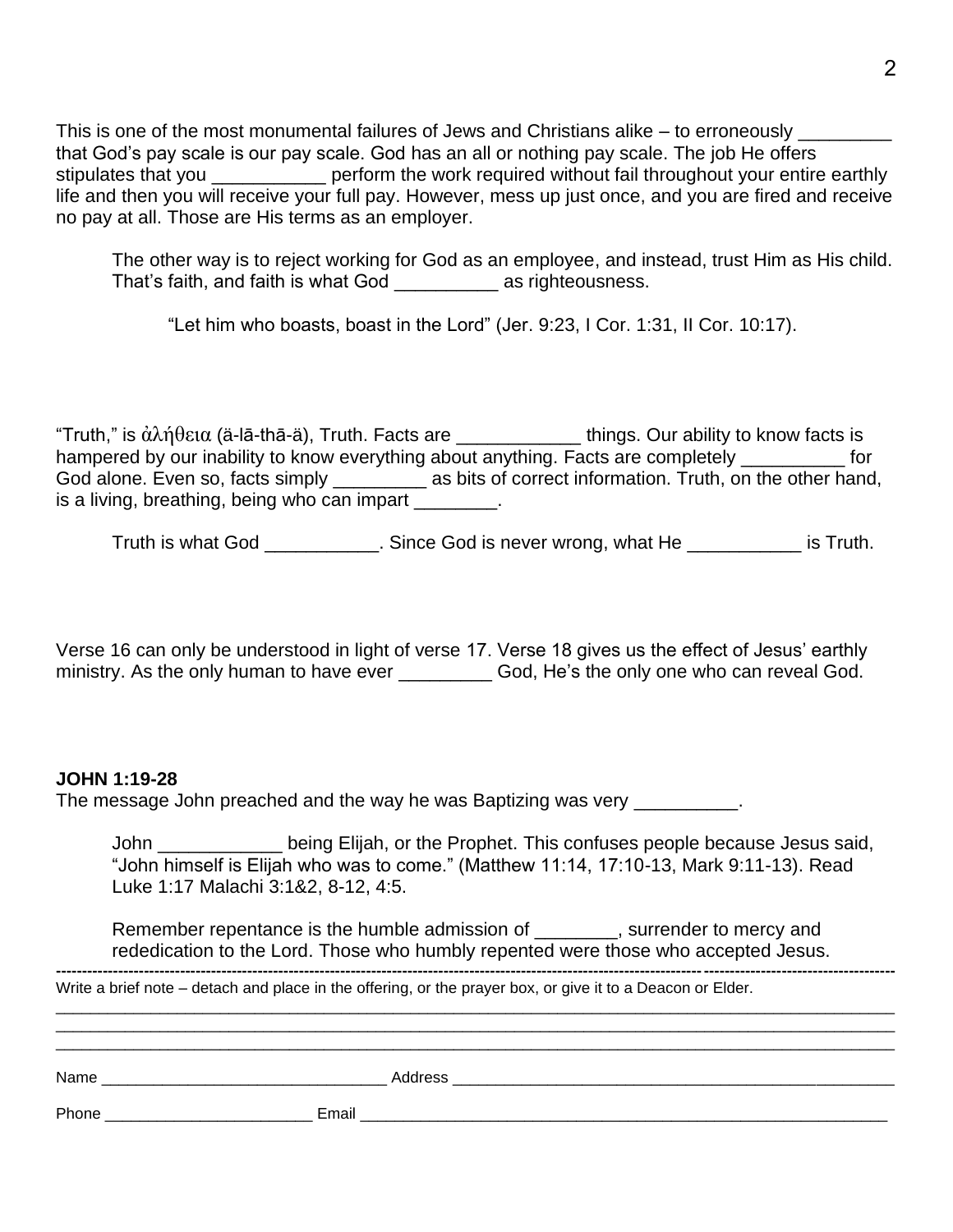## **This is the first half of the sermon given on February 20, 2022, at Alêtheia Christian Fellowship by Pastor Scott Keller.**

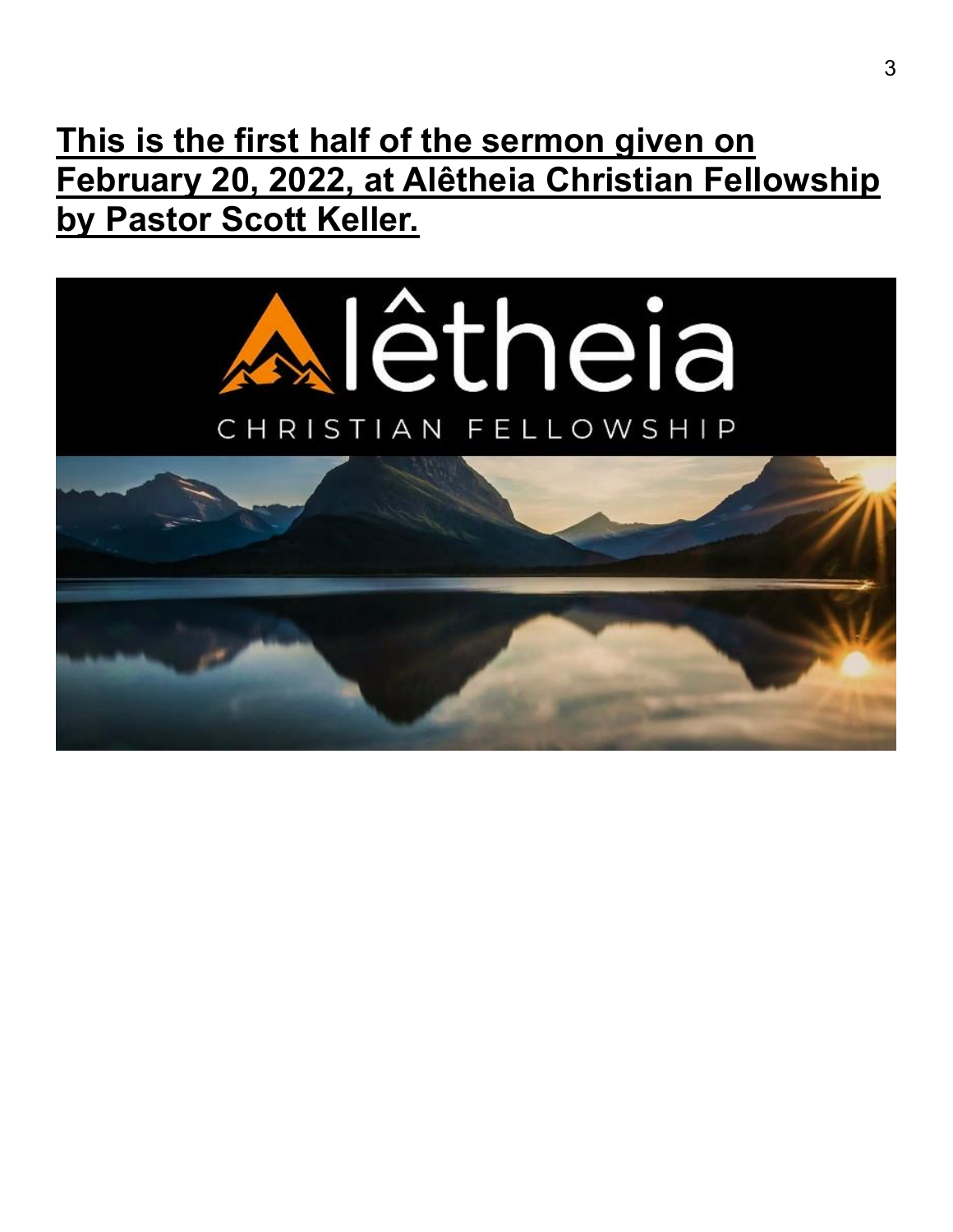

Last week we spent the entire time discussing John 1:14. We'll reread it to help with context as we move forward.

John 1:14-18, 14And the Word became flesh, and dwelt among us, and we saw His glory, glory as of the only begotten from the Father, full of grace and truth. 15John testified about Him and cried out, saying, "This was He of whom I said, 'He who comes after me has a higher rank than I, for He existed before me.'" 16For of His fullness we have all received, and grace upon grace. 17For the Law was given through Moses; grace and truth were realized through Jesus Christ. 18No one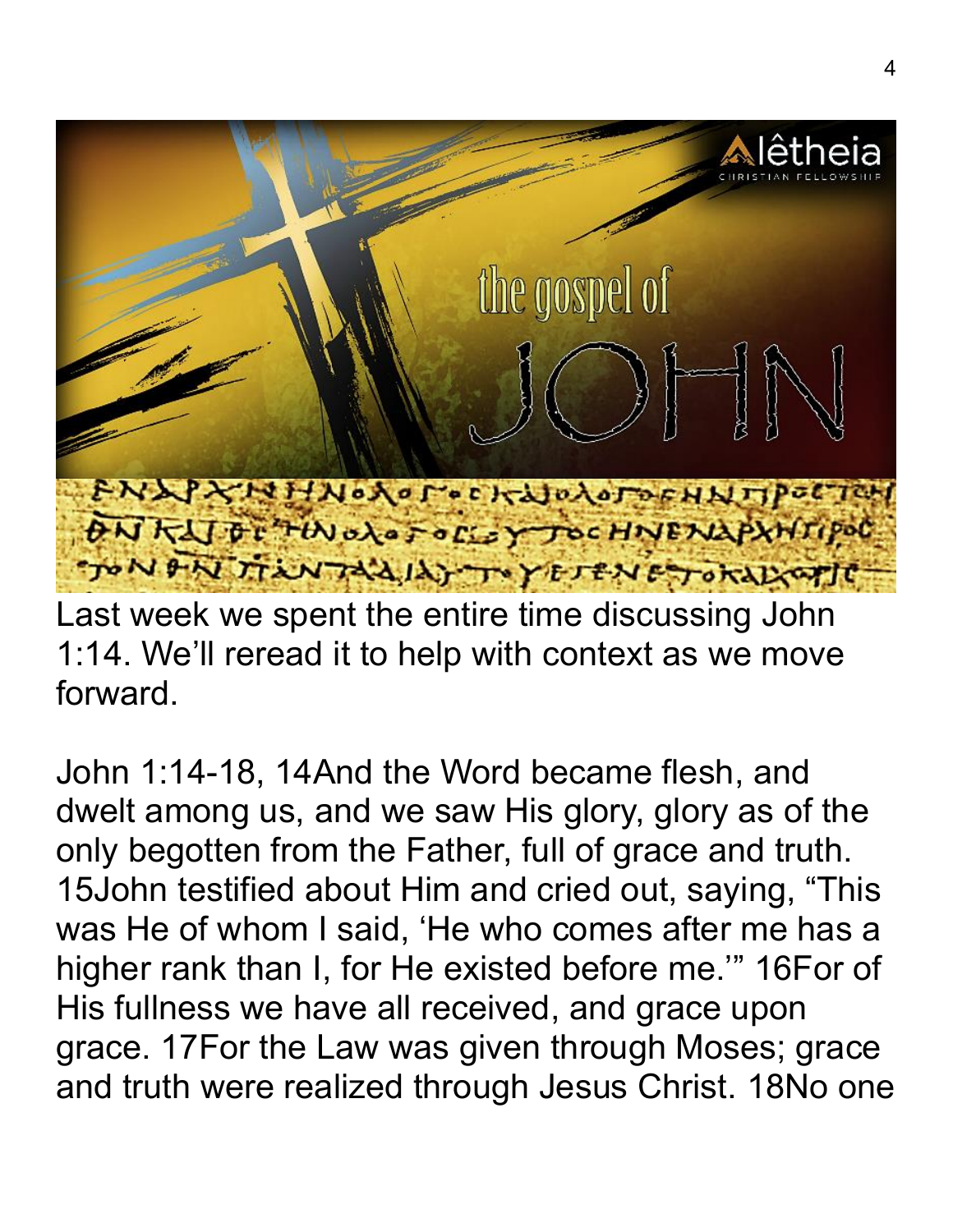has seen God at any time; the only begotten God who is in the bosom of the Father, He has explained Him.

"Glory," that we talked about last week is connected to the incarnation of the Word of God as a human being and with His coming "Full of Grace and Truth." Two more important concepts that we generally don't consider as fully as we should.



Grace is unmerited kindness, and you might say, I already knew that. Well, I'm sure you did, but have you considered what unmerited means? While we're at it what's kindness?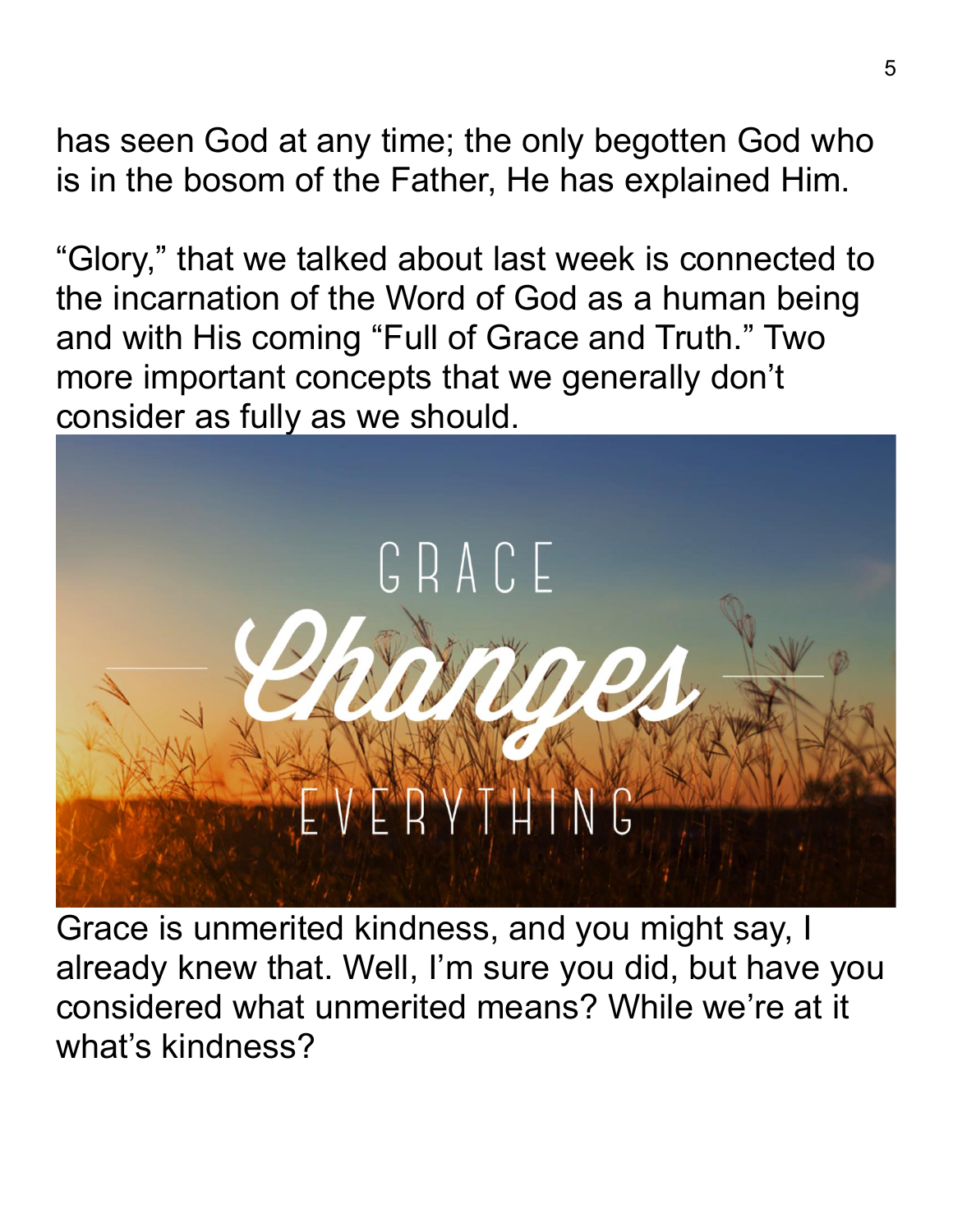Kindness, in this sense, is a character of mild mercy and gentle understanding and patient compassion. My favorite analogy for kindness is it is the quality of a person who looks beyond someone's broken garden gate and praises them for the beautiful flowers they've cultivated beyond that gate. It is to have a disposition that desires to bless and to lift and to encourage and to protect, as opposed to the cursing, tearing down, discouraging, snotty negativity that is so prevalent. Kindness is kind, benevolent, blessing.

Unmerited, means that this kindness bestowed upon a recipient has absolutely nothing to do with them meriting the blessing. By definition, they in no way, shape, or form deserve the kindness at all.

Like I said, unmerited means without merit – zero merit. If a person has done anything that is meritorious, or if there is anything of merit within them, then the recognition they receive is not grace, it is their earned, and deserved, and owed, payment.

Last week I brought up Abraham and how it was his faith that was credited to his account as though it were righteousness. As though it were rightness before God.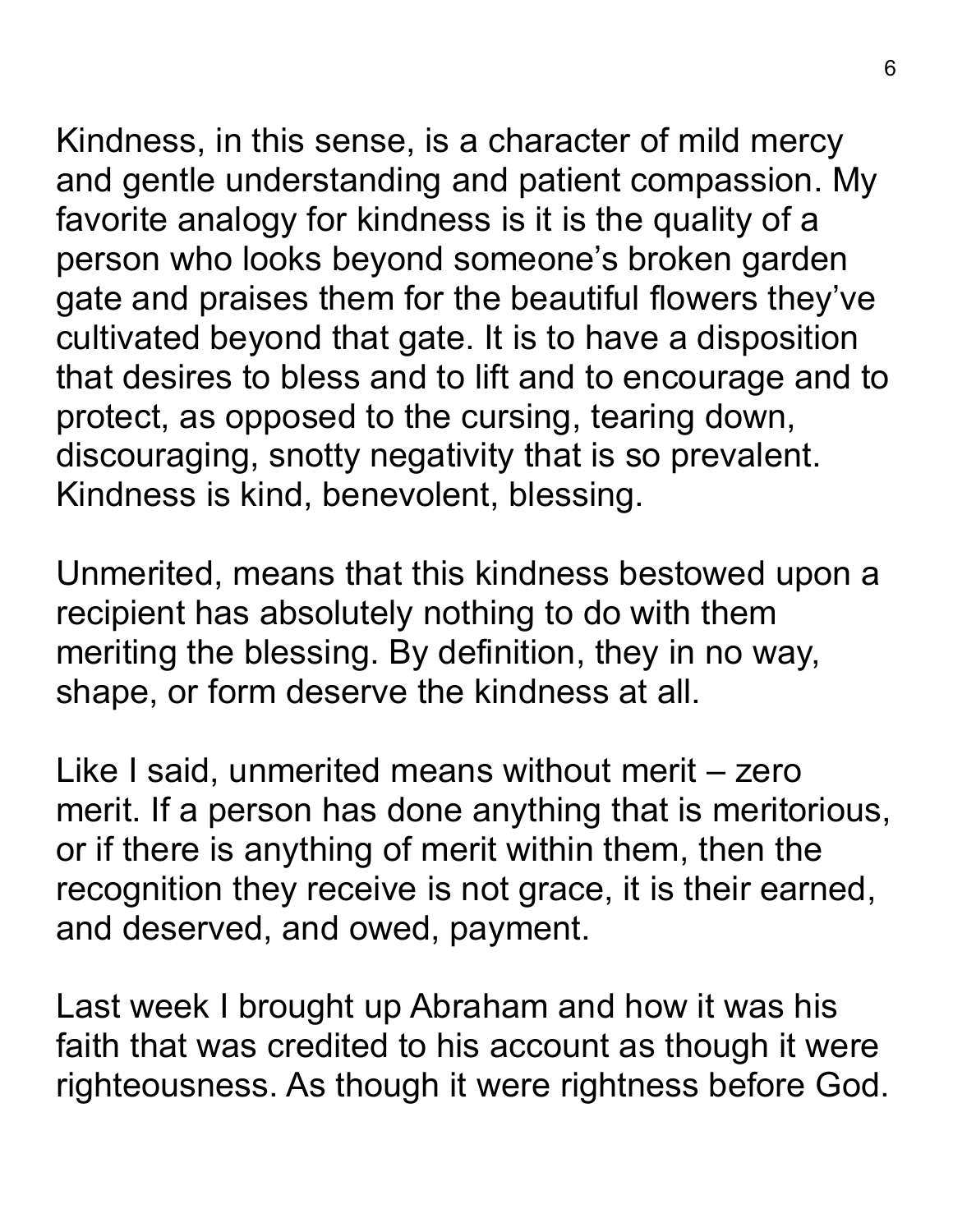The Apostle Paul says in Romans 4:3&4, 3For what does the Scripture say? "Abraham believed God, and it was credited to him as righteousness." 4Now to the one who works, his wage is not credited as a favor, but as what is due.

The word "Favor" there is "Grace." Some translations use the word "Gift," while the KJV and others plainly state it as "Grace." It is χάρις (xä-res). Defined in Zodhiates' Lexicon as, "A favor done without expectation of return; the absolutely free expression of the loving kindness of God to men finding its only motive in the bounty and benevolence of the Giver; unearned and unmerited favor."

Further, it should be noted, that the opposite of Grace is not, indifference, or unkindness, or miserliness; the opposite of Grace is "Work." Work is the direct antithesis to Grace. They are mutually exclusive constructs. If work is done, wages are owed, the payment is an obligation, not a gift.

For Grace to be Grace, there cannot be any underlying reason for the gift, favor, or benevolence on the part of the beneficiary. It must be 100% because the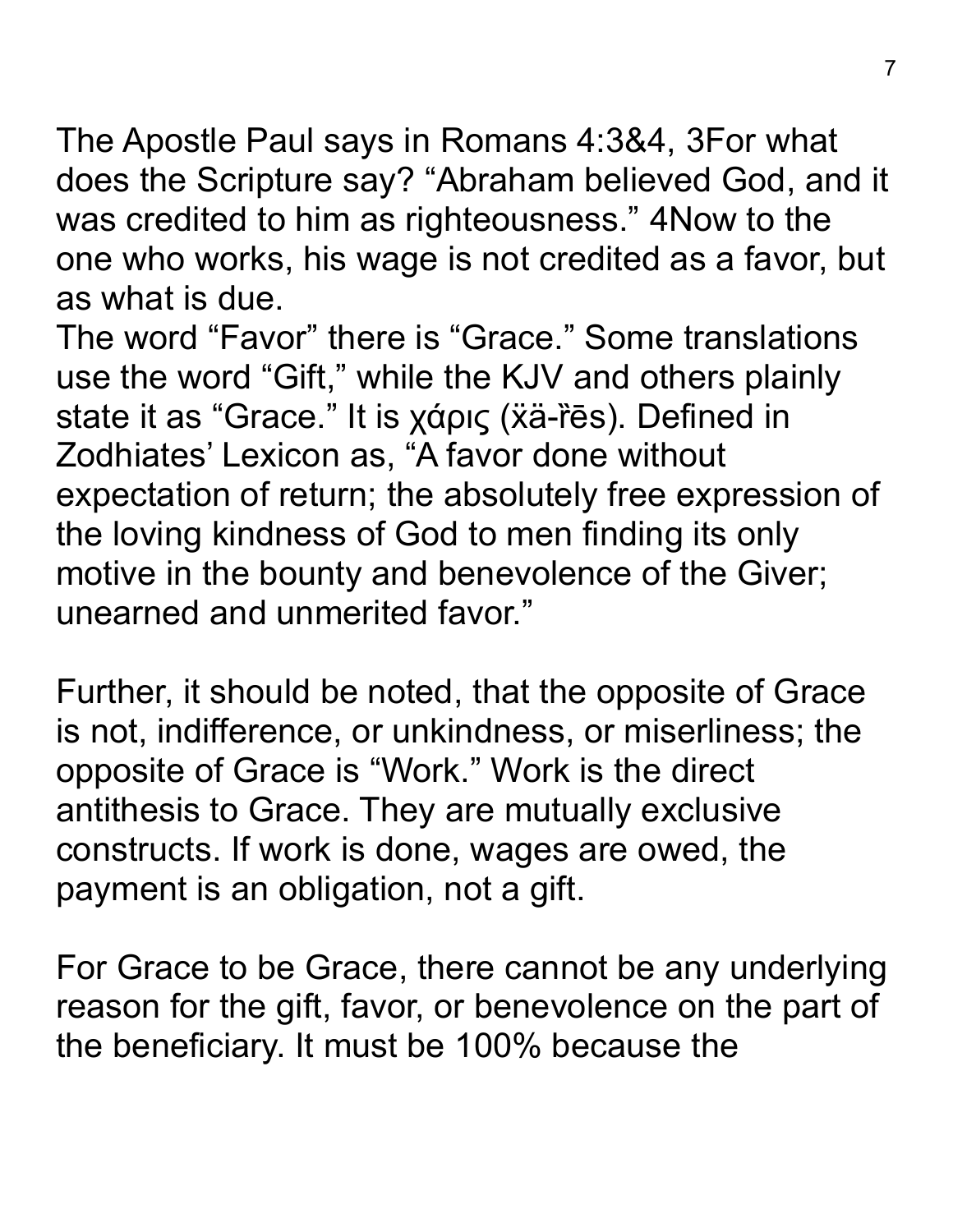benefactor simply chooses to do so from their own magnanimous and gracious generosity.

It is analogous to forgiveness. The dumbest statement in the world, is the often heard, "Well I'll forgive him when he's earned it, or when he deserves it, or when he's proven that he won't do it again." Forgiveness, like Grace, is solely due to the character of the one granting such kindness. If you hold a grudge and the other person earns your forgiveness, you have done nothing except pay the debt due, when you forgive them. If they deserve forgiveness and you forgive, you have merely paid the check. To not forgive at that point makes you the one needing forgiveness. You are actively wronging them by refusing to give them what they earned.

Again, it's the same with Grace. If someone has any claim on a reward, to withhold the reward is a crime and to grant the reward is simply to acknowledge reality. Grace is the unexpected reward given for no reason at all other than the giver chooses to give.

God has no reason at all to Save us and yet He chose to do so and that is to His eternal Glory.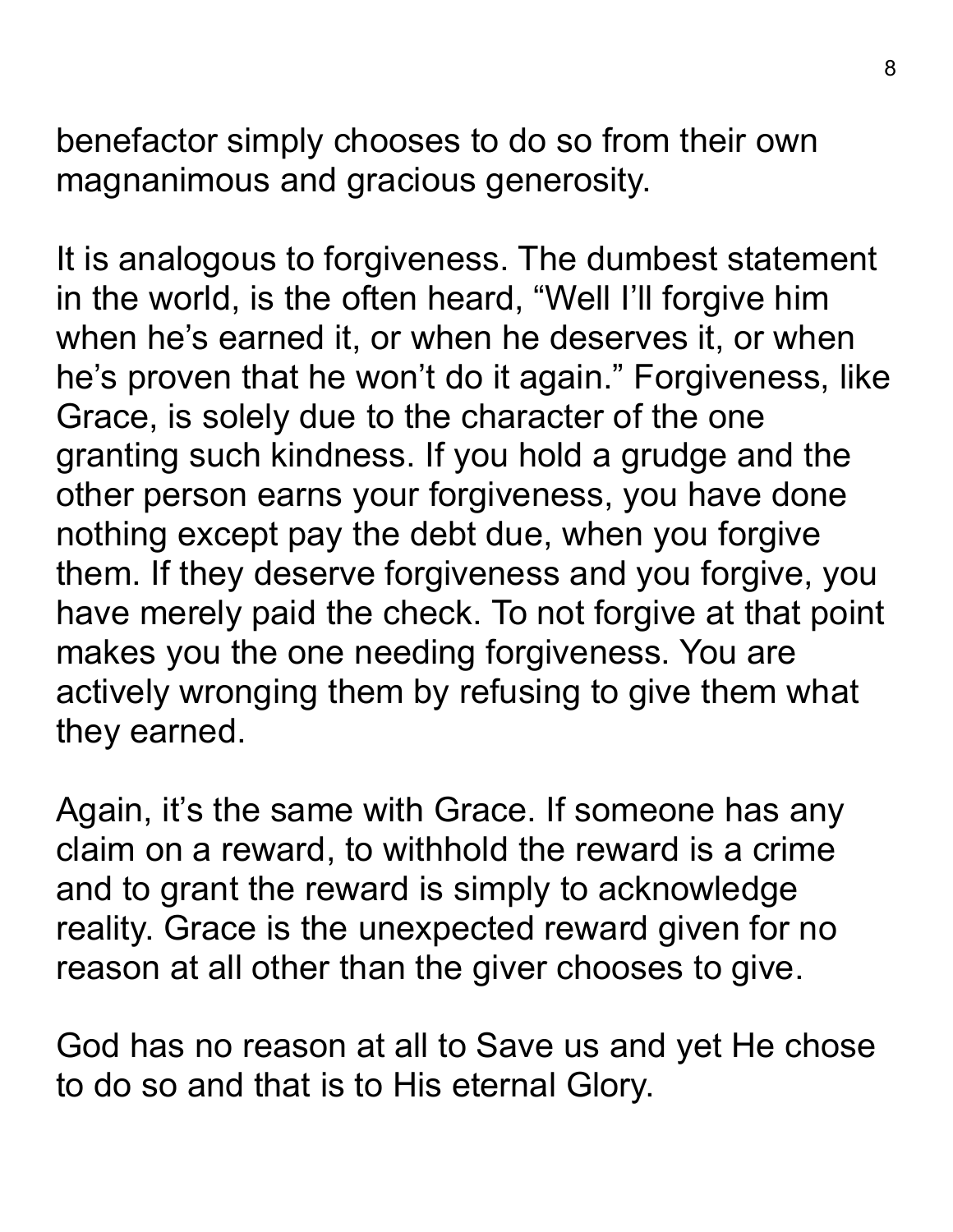In the reference to Abraham the verse directly before the two that I read states, (Romans 4:2) "For if Abraham was justified by works, he has something to boast about, but not before God." That is saying that if, Abraham had worked, and therefore earned, a portion of his status with God, then he would have had something to boast about. In that case, he could look at other people and say I have done right, I deserve to be rewarded. Paul adds, "But not before God." What does that mean? No matter how much good work a person does, even if that person is arguably the greatest person of all – the person God chose to be the human father of all His children throughout time, whether physically or spiritually speaking, his efforts earn Him nothing on God's pay scale.

This is one of the most monumental failures of Jews and Christians alike – to erroneously assume that God's pay scale is our pay scale. If you want to work for God, He has an all or nothing pay scale. The job He offers works like this. Do right without fail throughout your entire earthly life and you will receive a reward of riches beyond anything that you can think or imagine. However, mess up just once and you are fired and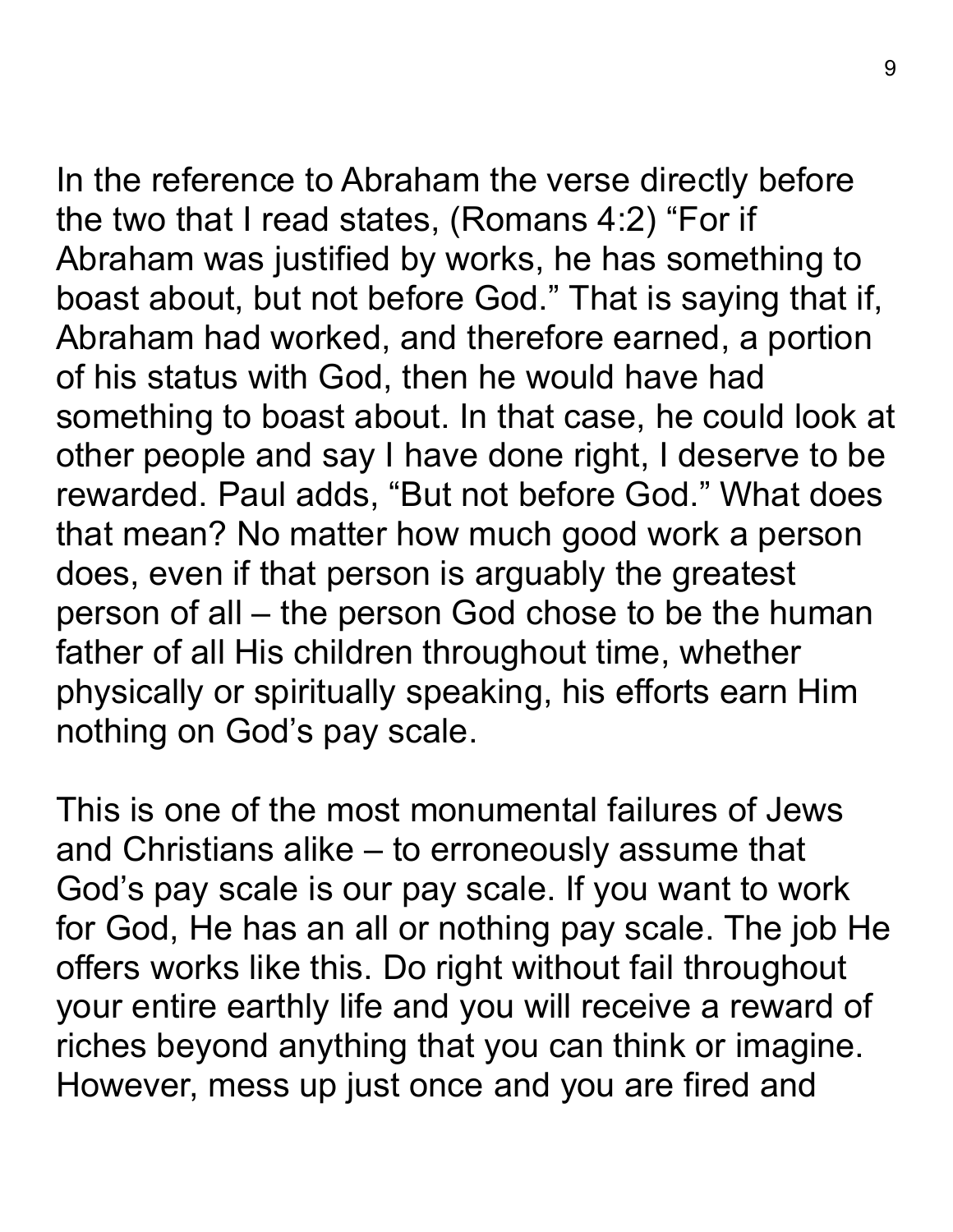receive absolutely nothing – no pay at all – an all, or nothing, proposition.

Those are His terms as an employer. You might protest and say that's not fair! Well, don't take the job then. God has the right to set up the pay for the job anyway He wants, you don't have to work for Him – that's your choice. Now, as to fairness… The test of fairness is usually, will the boss do what He's asking of His troops. God can and God did. Perfectly right thinking, right talking, and right action, without fail for a lifetime earning the entire pot of gold.

So, Jews, and Christians alike, have run around for millennia boasting about how good they are, lording it over others, being pompous, arrogant, and despicable in their abuse of those they see as less capable – less productive. What they don't seem to understand is the pay scale God uses. That they've already messed up, that they've already been fired, and that they will receive absolutely nothing at all because that was the job they took - the contract they signed. You can work for God if you want, I don't recommend it.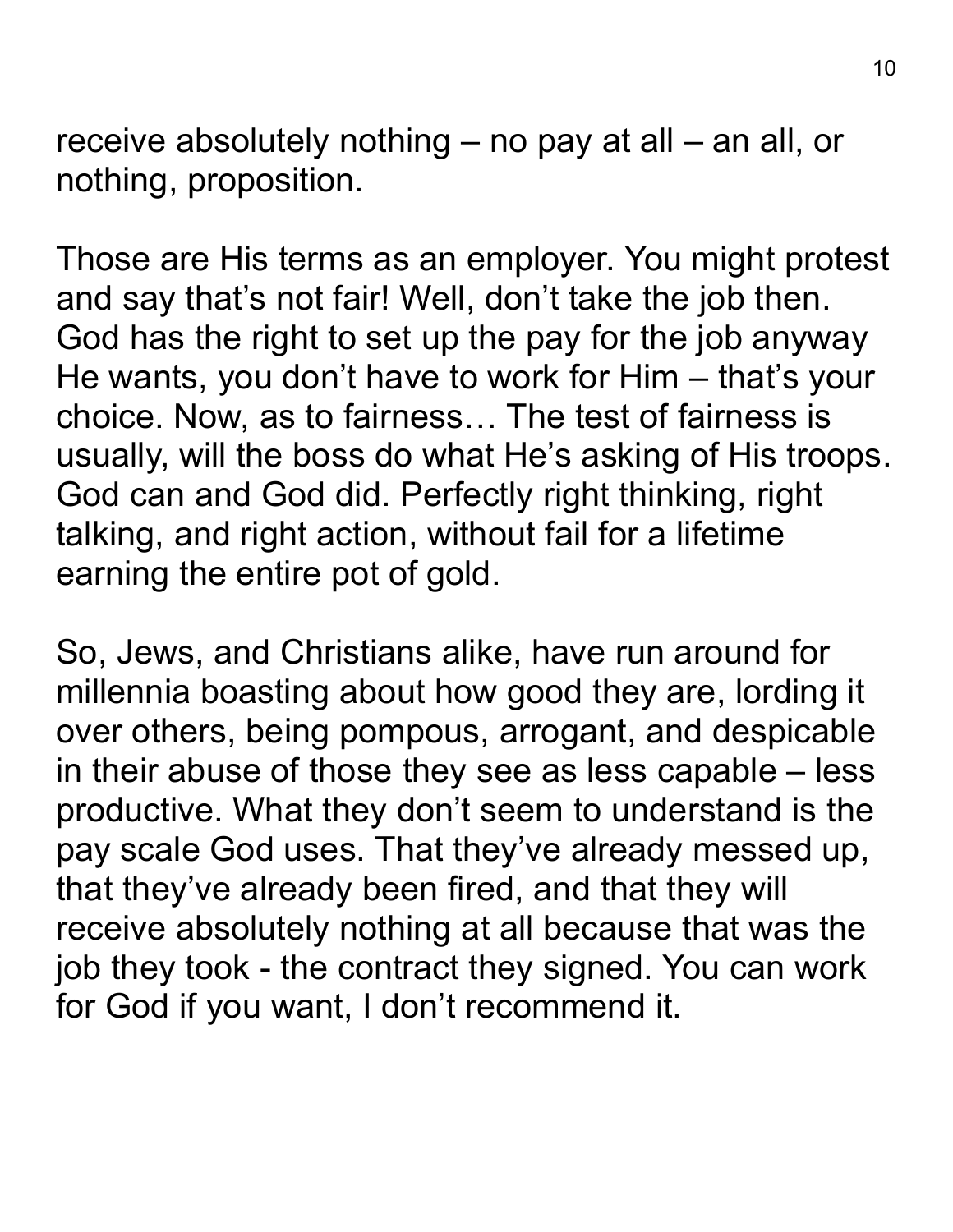You might say that there is no hope at all for such people and you'd be correct. No hope at all, except the hope all people have which is a total reliance on another way to be rewarded with riches beyond anything that you can think or imagine.

That other way is to reject working for God as an employee and instead, trust Him as His child. That's faith, and faith is what God credits as righteousness. Faith is what God credits as rightness in His sight, Faith in Him as your Savior.

That's what Abraham knew – He knew that "Salvation belongs to the Lord," and he trusted that God would not only save him eternally, but that He would save Isaac physically. Now, where is boasting? The only boasting that such a person can do is to boast about the Lord. One of Paul's favorite Scriptures that he quoted twice and alluded to beyond that comes from the Old Testament prophet Jeremiah "Let him who boasts, boast in the Lord" (Jerimiah 9:23, I Corinthians 1:31, II Corinthians 10:17).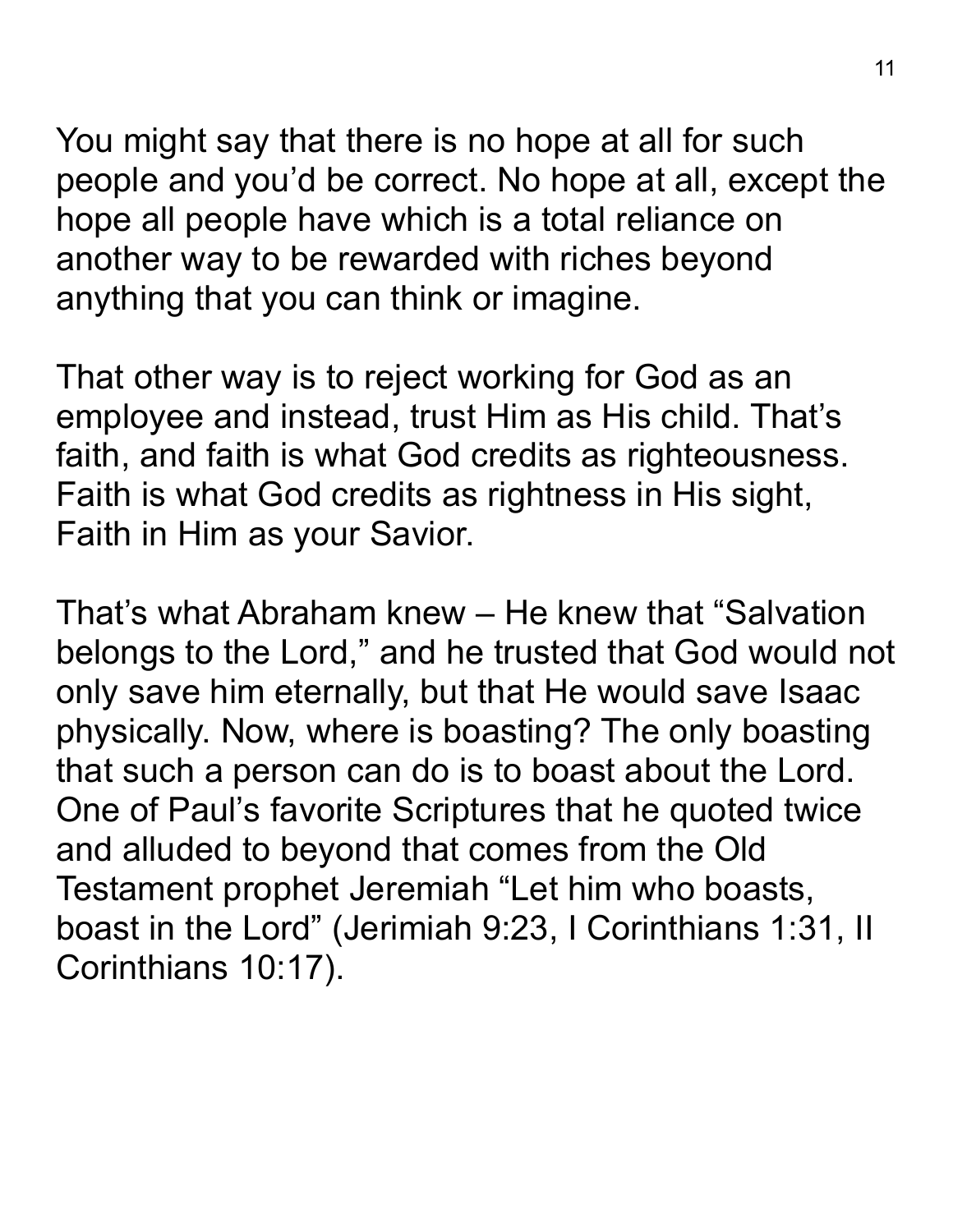

The Word came full of "Grace" and "Truth." Well, we talk about it a lot, it's the name on the door ἀλήθεια (älā-thā-ä), Truth. In the book, "A Stranger in a Strange Land," the main character doesn't understand falsehood and a mentor tries to explain by saying that Truth is speaking rightly, as in, I have two hands, rather than speaking wrongly, I have seven hands.

He's wrong. It's a common enough mistake; confusing Truth with facts. Speaking rightly is stating what a person believes is factual.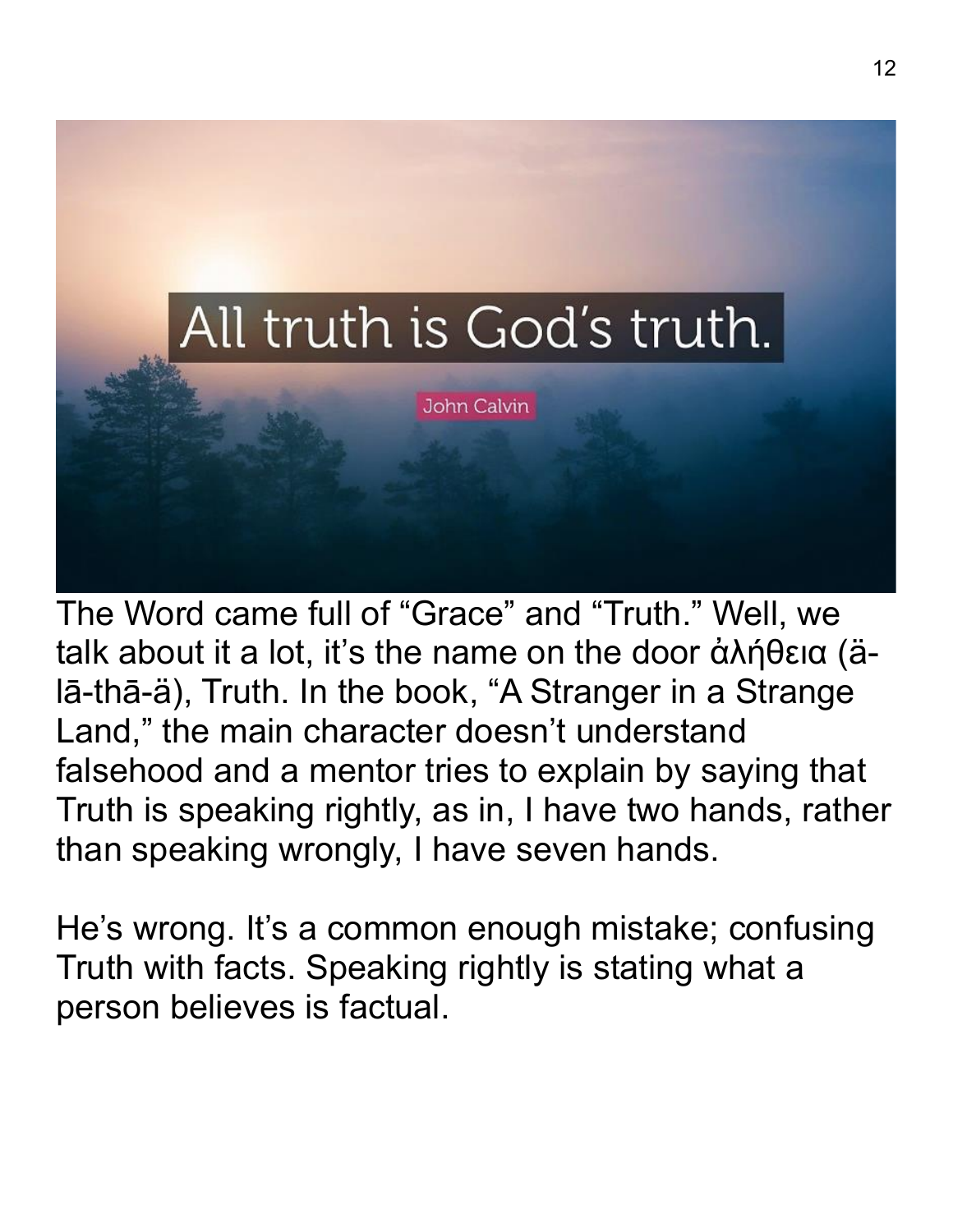Facts are cold, dead, stark, indifferent things. They can be interesting, even fascinating, but they are colorless and unfeeling. The sun is approximately 8 light minutes away from earth. The light of the sun takes 8 minutes to reach us traveling at 186,000 miles per second. To put it into perspective, light can circle the entire earth 7.5 times in one second, so the distance to the sun is 1

AU, or 93 million miles.

I have rightly said all of that and so those are facts… At least we think that they are facts. Who knows for certain? Not us. It is impossible for any person to know everything about anything and so what we call a fact, may, or may not, be a fact. Nietzsche said, "There are no facts, only interpretations." He was right if, as he also said, "God is dead." Well, God is not dead, Nietzsche is dead.

Facts are truly facts if they are actually facts and while we can never be completely certain, God is. God does know everything about everything and so He can say for certain what is factual.

Facts simply exist as these bits of correct information. Truth, on the other hand, is a living, breathing, being